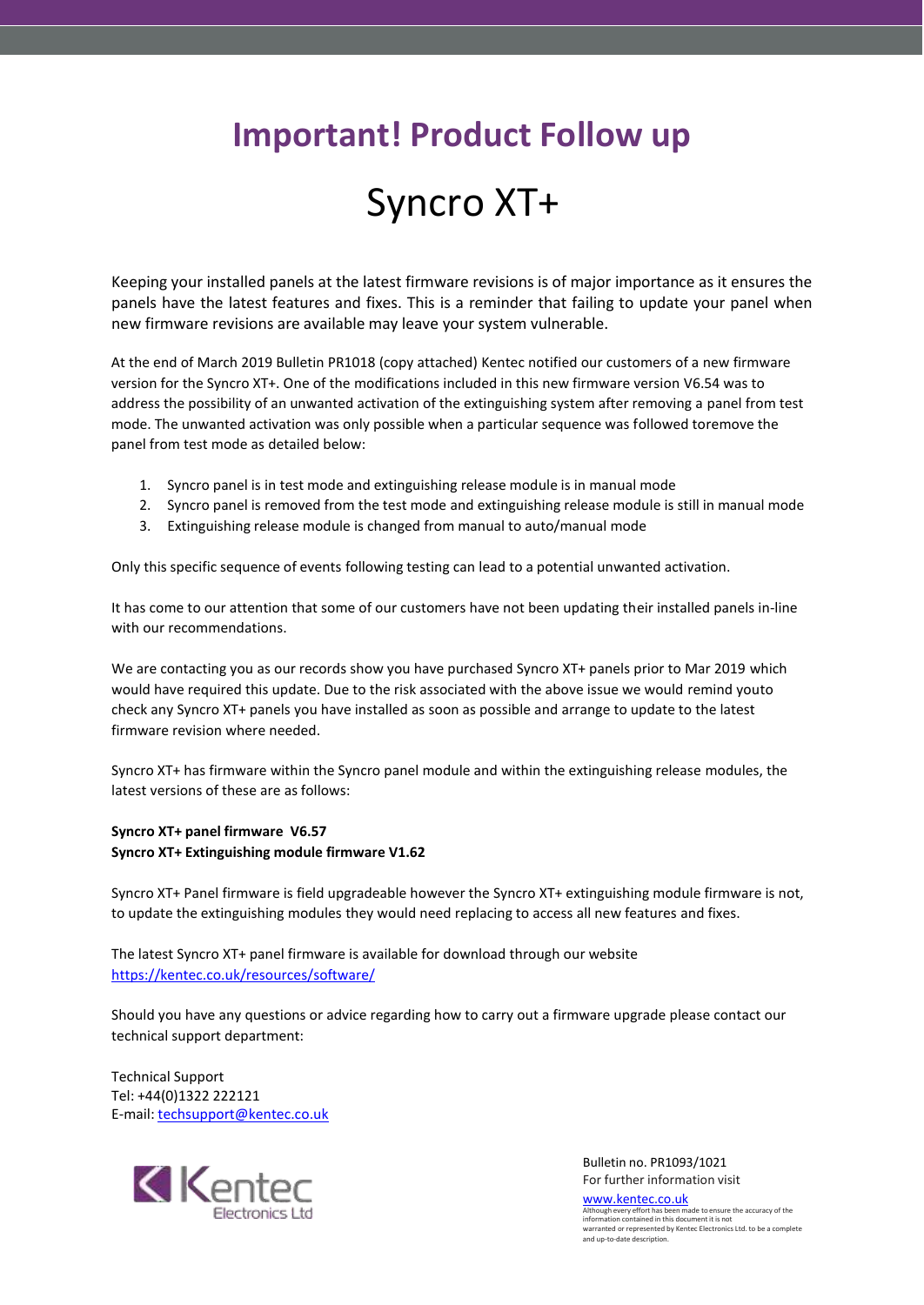Training is also available on our products with available courses shown on our website [www.kentec.co.uk](http://www.kentec.co.uk/) or contact [training@kentec.co.uk](mailto:training@kentec.co.uk)

**Philip J Barton Commercial Product Manager**



Bulletin no. PR1093/1021 For further information visit

WWW. **kentec.co.uk**<br>Although every effort has been made to ensure the accuracy of the<br>information contained in this document it is not<br>warranted or represented by Kentec Electronics Ltd. to be a complete<br>and up-to-date des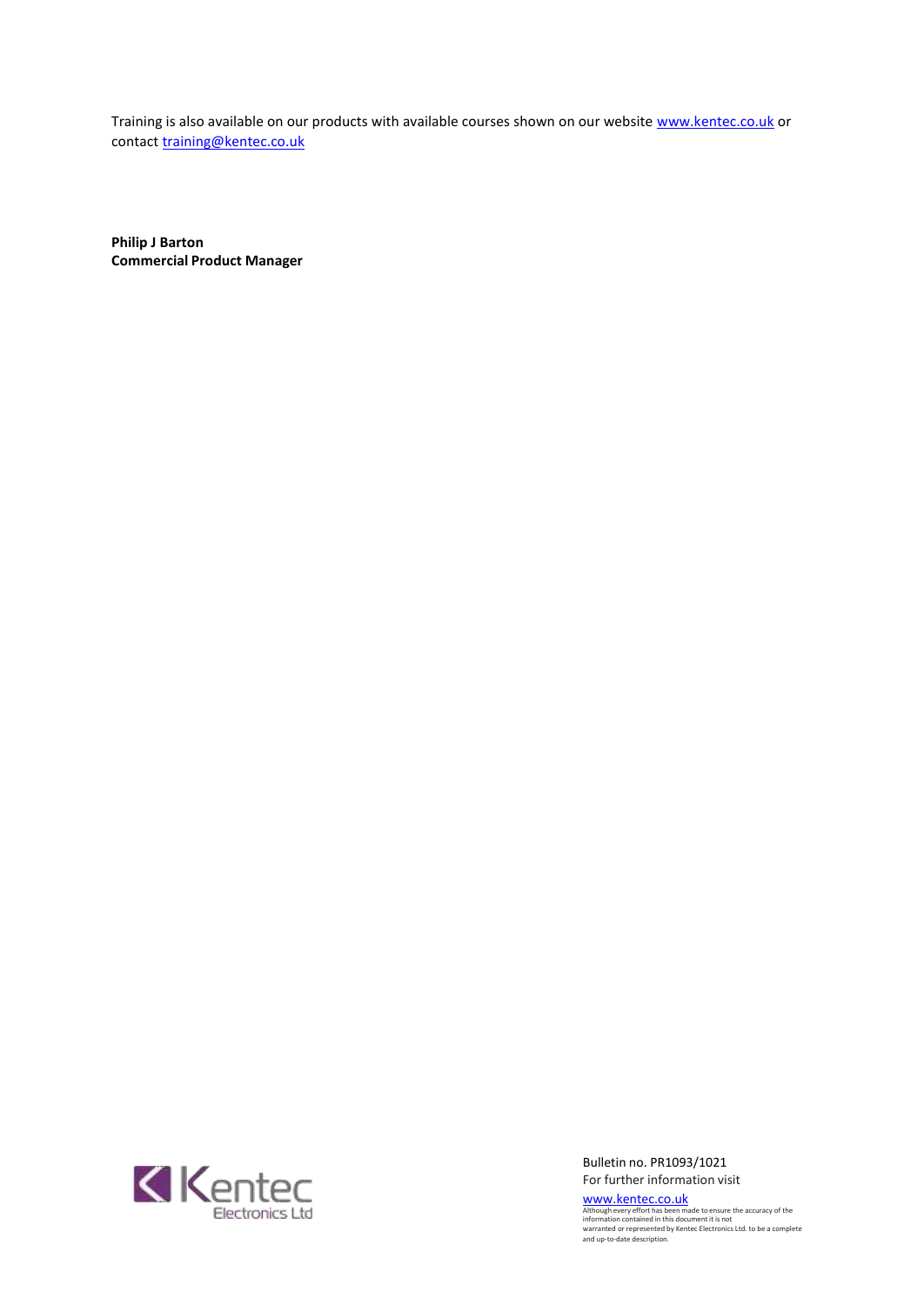### **FIRMWARE RELEASE BULLETIN**

## New! Syncro XT+ Firmware release

In line with our program of continuous product development Kentec have released new firmware versions for the Syncro XT+ Addressable extinguishing control panel and the associated extinguishing release modules (UK and Finnish variants only):

| Module               | New firmware revision |
|----------------------|-----------------------|
| Syncro XT+           | 6.54                  |
| Extinguishing module | 1.62                  |

Configuration of the new features will also require LE2 programming software 3.2.73.12

**Important!** Although the Syncro XT+ firmware (6.54) is field upgradable the extinguishing release modules are NOT, to upgrade to all of the below features the extinguishing modules will need to be replaced. A partial upgrade is possible see the field upgrade section of this bulletin.

#### **New features**

#### **Activation by coincidence of devices**

Syncro XT+ can now be programmed for coincidence by device as well as by zone allowing for enhanced cause and effects.

#### **Extinguishing event logging**

Syncro XT+ has been improved to provide logging of events relating to the extinguishing release modules within the Syncro modules event log. This allows for more detailed diagnostics based on historical information.

#### **Matrix panel**

Syncro XT+ now fully supports the Kentec Matrix panels. Matrix panels provide a customised building floor plan with areas illuminated by flexible fibre optic light guides providing a clear, geographical indication of fire alarm or other system activation enabling speedy identification of the source of an alarm or other events.

#### **Major fixes**

#### **Test mode cleared in manual mode**

An issue has been addressed in this firmware where a particular set of circumstances can trigger a release imminent countdown following testing. The issue occurs with the following sequence of events **only** –

- 1. Syncro module in test mode and extinguishing release module in manual mode
- 2. Syncro module is taken out of test mode, release module still in manual mode
- 3. Extinguishing release module changed to Auto/Manual



Bulletin no. PR1018/0319 Rev 2 For further information visit

WWW.KENTEC.CO.UK<br>Although every effort has been made to ensure the accuracy of the<br>information contained in this document it is not Although every effort has been made to ensure the accuracy of the information contained in this document it is not warranted or represented by Kentec Electronics Ltd. to be a complete and up-to-date description.